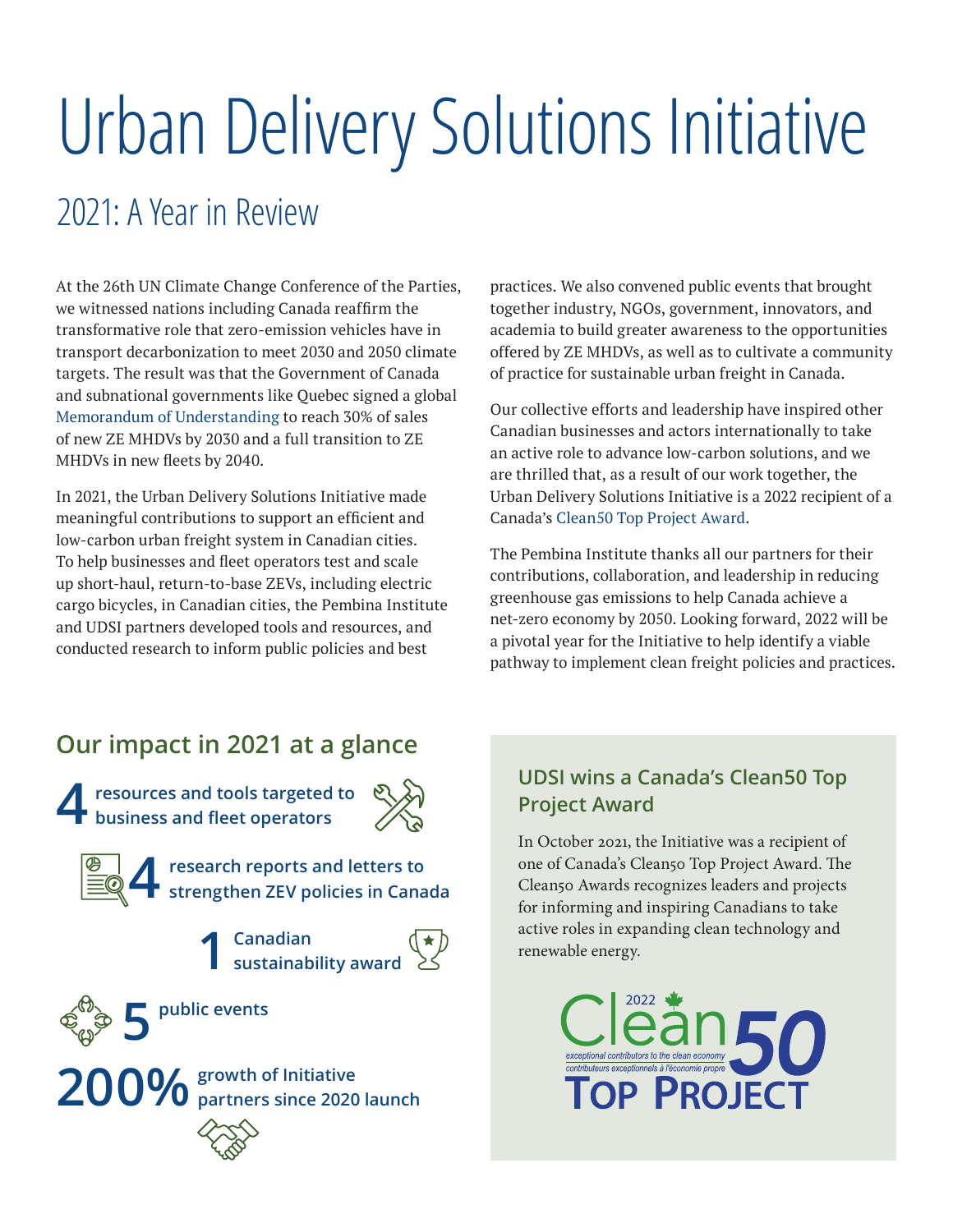### **Resources and tools**

The Pembina Institute and UDSI Technical and Research Partners produced reports and resources to inform and advise business and government on zero-emission vehicle deployment.



**by [Pembina Institute](https://www.pembina.org/pub/guide-electrifying-urban-delivery-fleets-canadian-cities)** 

#### [Making the Case for Electric Urban](https://www.pembina.org/pub/guide-electrifying-urban-delivery-fleets-canadian-cities)  [Delivery Fleets in the GTHA](https://www.pembina.org/pub/guide-electrifying-urban-delivery-fleets-canadian-cities)

Provides urban delivery fleet operators with the knowledge to better understand the considerations involved in switching to electric delivery vehicles.



#### **by Pembina Institute**

Making the Switch: [A step-by-step](https://www.pembina.org/pub/guide-electrifying-urban-delivery-fleets-canadian-cities)  [action plan for](https://www.pembina.org/pub/guide-electrifying-urban-delivery-fleets-canadian-cities)  [commercial electric](https://www.pembina.org/pub/guide-electrifying-urban-delivery-fleets-canadian-cities)  [vehicle deployment](https://www.pembina.org/pub/guide-electrifying-urban-delivery-fleets-canadian-cities)

Provides a step-by-step guide and key tips to deploy battery-electric urban delivery vehicles with on-site depot charging in the GTHA and beyond.



#### **by International Council on Clean Transportation**

#### [Zero-emission bus and truck market in](https://theicct.org/publication/zero-emission-bus-and-truck-market-in-the-united-states-and-canada-a-2020-update/)  [the United States and Canada: a 2020](https://theicct.org/publication/zero-emission-bus-and-truck-market-in-the-united-states-and-canada-a-2020-update/)  [update](https://theicct.org/publication/zero-emission-bus-and-truck-market-in-the-united-states-and-canada-a-2020-update/)

The fact sheet provides an overview of the 2020 market for new zero-emission commercial vehicles in the United States and Canada.



#### **by CALSTART**

#### [Zero-emission Technology Inventory Tool](https://globaldrivetozero.org/tools/zero-emission-technology-inventory/)

The ZETI tool is an interactive online resource and regularly updated to provide fleets and government with information where zero-emission brands are available for purchase and a timeline for new models.